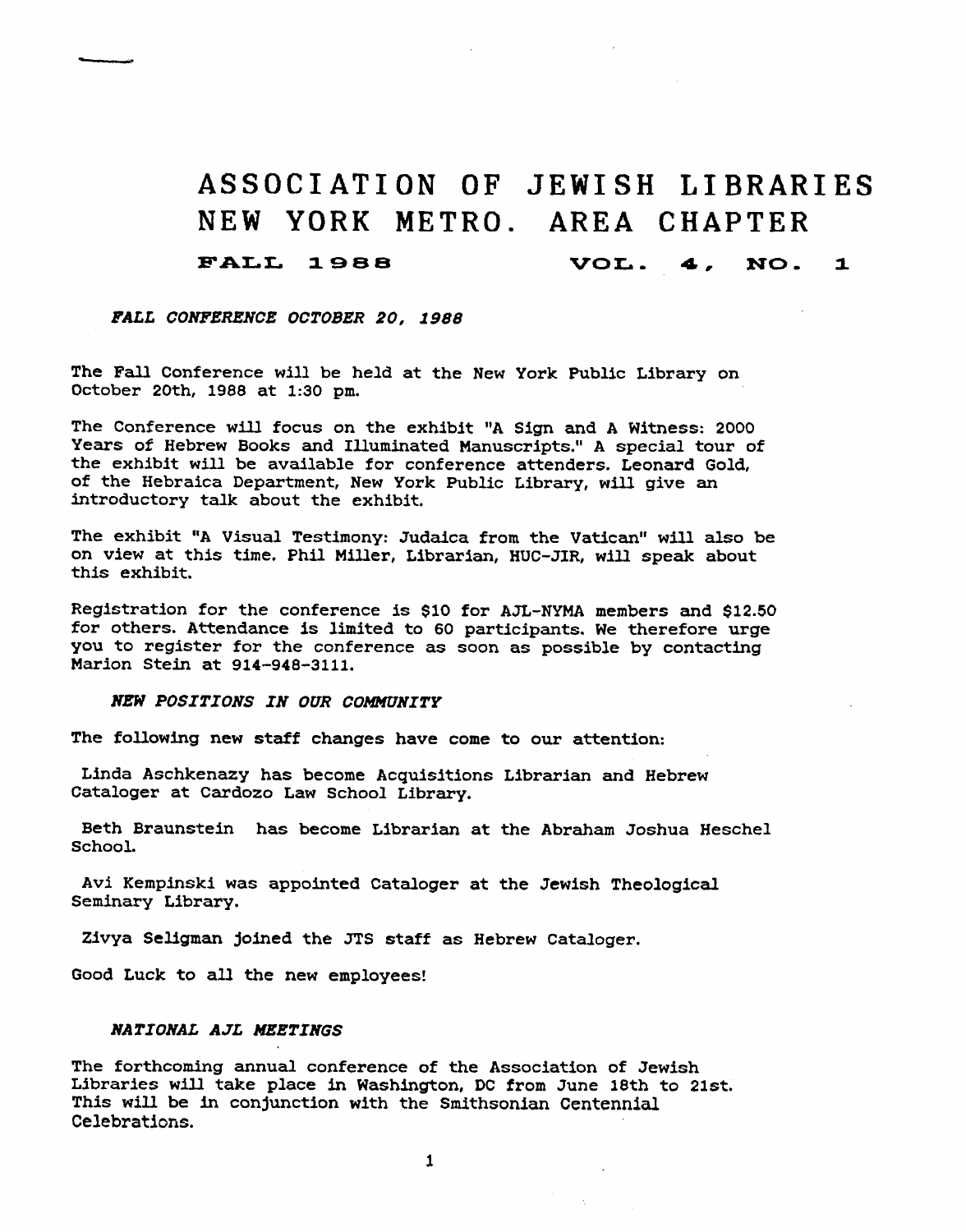The 1990 national AJL convention **will** celebrate the 25th anniversary **of**  our organization. This celebration will take place in Jerusalem, Israel from July 3-5, 1990. Please try to plan to join **us** there.

We will keep you posted with further information on these conferences.

#### *UPCOMING PROGRAMS*

#### Fall Cataloging Workshop

The Fall cataloging Workshop of **AJL/NYMA** will be held on Tuesday, November **15,** 1988 from 9:30 am until 12:30 pm **at** Temple Emanu-El, 1 **East** 65th Street. Please send in suggestions for the agenda, as well **as**  comments, questions and problems, in advance to the workshop coordinators. Only problems **and** questions submitted in advance will be considered.

Submit **all** items to: Tzivia Atik, Jewish Theological Seminary Library, **3080** Broadway, New York, Ny 10027, te1:212-678-8092 **or** Shulamith Berger or Rebecca Dassa, Pollak Library, Yeshiva University, 500 West 185th Street, New York, NY 10033, tel: 212-960-5378.

## YIVO Celebration

"Fifty Years of the YIVO Library in America" will be celebrated at a reception and special session **in** conjunction with YIVO's annual conference, which is devoted to "Kinship, Mobility and Community Among Contemporary American Jews." The program **will** take place at **YIVO**  Institute for Jewish Research, 1048 Fifth Avenue (86th Street) , New York City., on Sunday, October 16, 1988, from 11:45 a.m. to 1:30 p.m. Speakers **will** include the past and present head librarians of YIVO, Dina Abramowicz and Zachary Baker; **Prof.** Henry Feingold (Baruch College, CUNY) who **will** present the scholar's point of view; and **YIVO's**  Consulting Librarian, Dr. BeUa **Hass** Weinberg, who will **chair** the session.

The Judaica library community **Is** invited to attend. For further information, contact Pamela Brumberg, Conference Coordinator, at 212- 535-6700.

#### Synagogue Librarians Programs

On Sunday, November 6th the Synagogue Librarians Group **will** meet at Temple Ahavat Shalom in Brooklyn to discuss current acquisitions.

The Synagogue Librarians Workshop will take place on January 8th, 1989 **at** the Stephen Wise Free Synagogue. '\*Up **the** Library" is the title **of**  the program.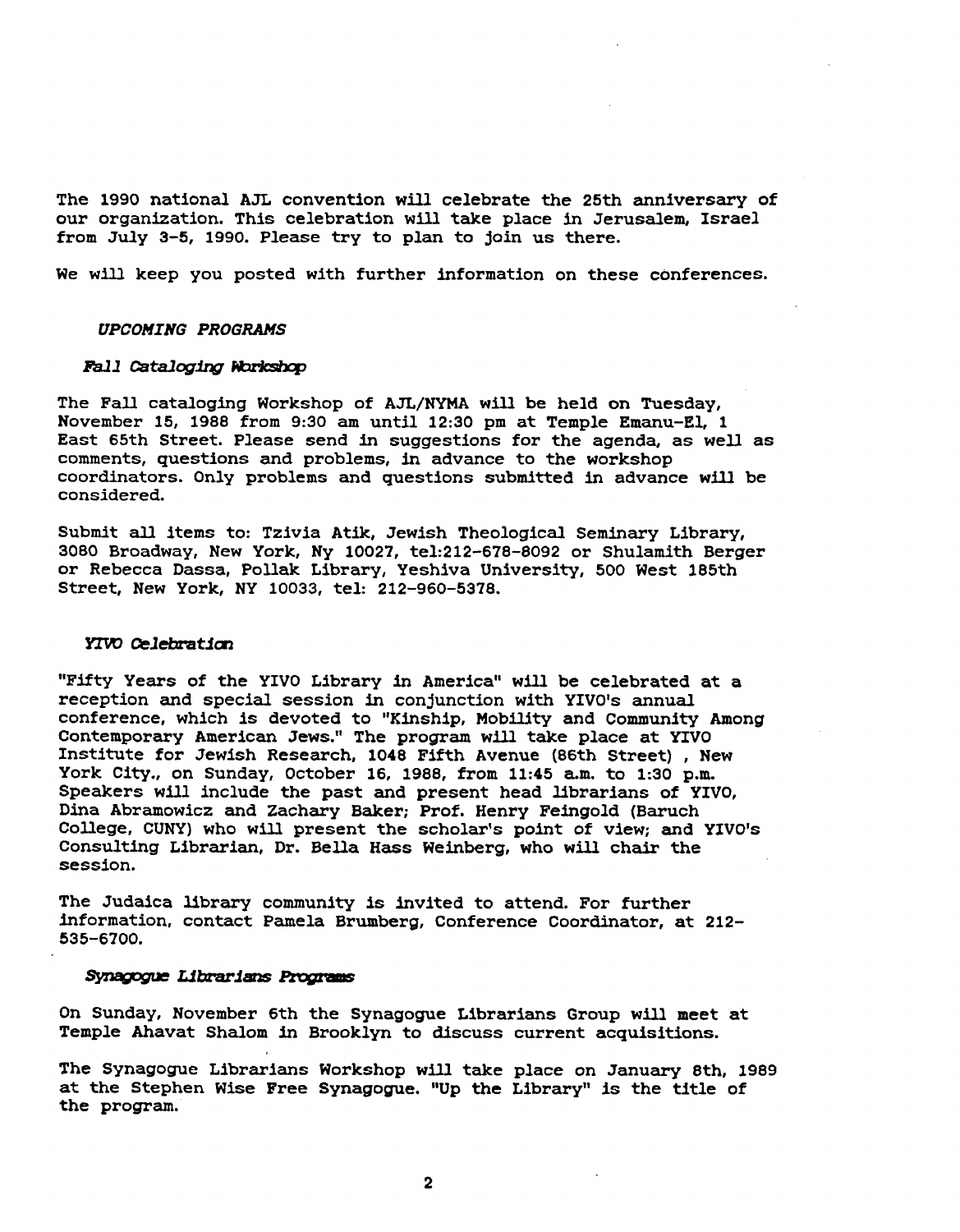For further information please contact Salome Cory, Synagogue Libraries Coordinator at **744-1400.** 

# *SUMMARY OF EXECUTIVE BOARD MEETING*

The Executive Board met on September 15th at the Jewish Theological Seminary Library. Planning of future events and setting the **1988-89**  calendar were discussed. Among the ideas **for** future conferences were suggestions to discuss library fund raising efforts.

## *AJC- KANSAS CITY* -- *JUNE 19* - **22,** *<sup>1988</sup>*

The 23rd annual convention of the Association of Jewish Libraries was held in Kansas City, Missouri this past June. The large group of Judaica librarians with profound interest in their profession and in the world of Jewish **books,** the exchange of information and the warmth shown to each other was quite impressive. Both the organization of the conference and the pleasant surroundings enhanced the atmosphere.

Most of the lectures and discussions were divided into the two divisions--SSC (Schools, Synagogues and Community Centers) and RS (Research Libraries) both divisions had full schedules. The highlight of the conference was the visit to the Harry **S.** Truman Library. **<sup>A</sup>** special display of documents and memorabilia was prepared **for** us dealing with President Truman's relations with the State of Israel.

Among the RS sessions which were most useful was the report given by John Eilts of **RLIN** regarding their new Hebrew capability; the talk by Rosalie Katchen, of Brandeis, on the implementation of Hebrew Cataloging at Brandeis University; and discussion at the **CARJS** meeting which dealt with recruiting new Judaica Librarians among library school graduates. New committees were chosen and plans for next years conference in Washington, DC and the 25th conference in Jerusalem were discussed. An awards dinner and a very moving ceremony installing new **ALJ** officers was a fitting finale to the conference.

Submitted by Bracha Weisbarth

#### *SPRING 1988 CATALOGING WORKSHOP*

The NYMA Spring **1988** Cataloging Workshop was held at YIVO on May **17,1988.** Forty people attended the session which featured presentations by Bella Weinberg of YIVO on "New Thesaurus Codes Library of Congress Subject Headings" and "Pattern Headings"; Rosalie Katchen of Brandeis in "Cataloging Hebraica on RLIN"; and **a** discussion of "Hebraica Cataloging: A Guide to Romanization and Descriptive Cataloging," moderated by Leah Adler of Yeshiva University, The **Fall**  Cataloging Workshop is planned for November **1988.** 

Submitted **by** Tzivia Atik.